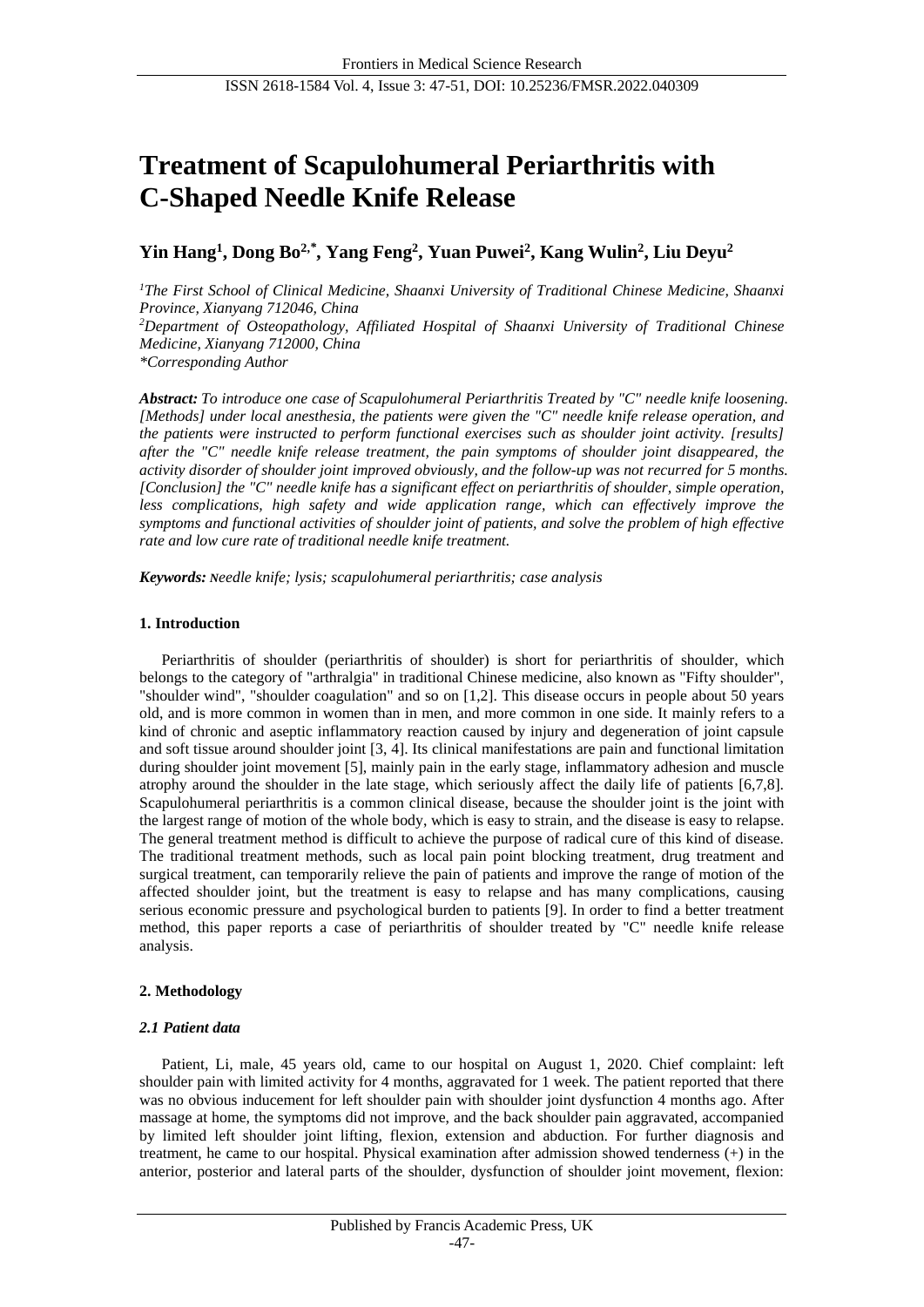115 °, extension: 30 ° and abduction: 65 °. Blood routine examination, electrocardiogram, liver and kidney function and blood coagulation were performed in our hospital.

#### **3. The operation**

#### *3.1 Surgical instruments*

Sterile gloves, sterile gauze, adhesive tape, iodophor cotton ball, 1% lidocaine hydrochloride, needle knife, treatment table and other surgical instruments were prepared before operation. The needle knife specification was  $0.80 \times 50$ mm (as shown in figure a). The needle knife used during operation was manufactured by MAANSHAN bond Medical Instrument Co., Ltd.

#### *3.2 Preoperative operation and treatment*

## *3.2.1 Needle knife "C" line*

From the midpoint of the coracoid process of the scapula, it traverses through the intertubercular groove of the humerus, and then goes back to the line about 5cm above the armpit. The shape of the line is like a transverse "C" shape (as shown in Figure b). From front to back, there are coracoid muscle, attachment point of short head of biceps brachii (coracoid process point), insertion point of teres major and subscapular muscle (humeral nodule node), and long head of biceps brachii Tendon attachment (intertubercular sulcus of humerus); insertion of teres minor (below greater tubercle of humerus); attachment of long head of triceps brachii (subglenoid tubercle).

#### *3.2.2 Anesthesia and treatment before operation*

Ask the patient to take the sitting position, the operator and the patient sit opposite, fix the points at the coracoid process point of the left shoulder joint, the node of the humeral nodule, the groove point between the humeral nodules, the lower part of the greater tubercle of the humerus and the node under the pelvis, disinfect the above four points with Iodophor cotton ball, and the operator uses 1% lidocaine hydrochloride for local infiltration anesthesia at each point, and uses  $0.80 \times 50$  mm needle knife for operation. First, release the first point, according to the needle knife four step needle standard into the needle knife, when the needle knife and skin vertical, knife edge line parallel to the tendon of the treatment point, slowly break the skin into the skin, straight to the coracoid apex outside the bone surface, vertical sparse and horizontal stripping technique each 2 to 3 times, and then along the bone outward stripping 2 to 3 times, in order to release the local soft tissue and adhesive joint capsule. The needle knife release technique for the insertion point of teres major and subscapularis (node of humeral nodule), the attachment point of long head tendon of biceps brachii (groove point between humeral tubercles), the insertion point of teres minor (below greater tubercle of humerus), and the attachment point of long head of triceps brachii (node of Infrapelvic tubercle) is the same as above. When the operator feels the needle knife loose, it is completed. After the operation, slowly withdraw all needle knives and stop bleeding by local compression for 3 minutes, the needle edge was covered with sterile gauze and bandaged. The bandage was removed after 3 days.



*Figure 1: Figure a shows the needle knife used by the operator during the operation; figure B shows the schematic diagram of the patient during the operation.*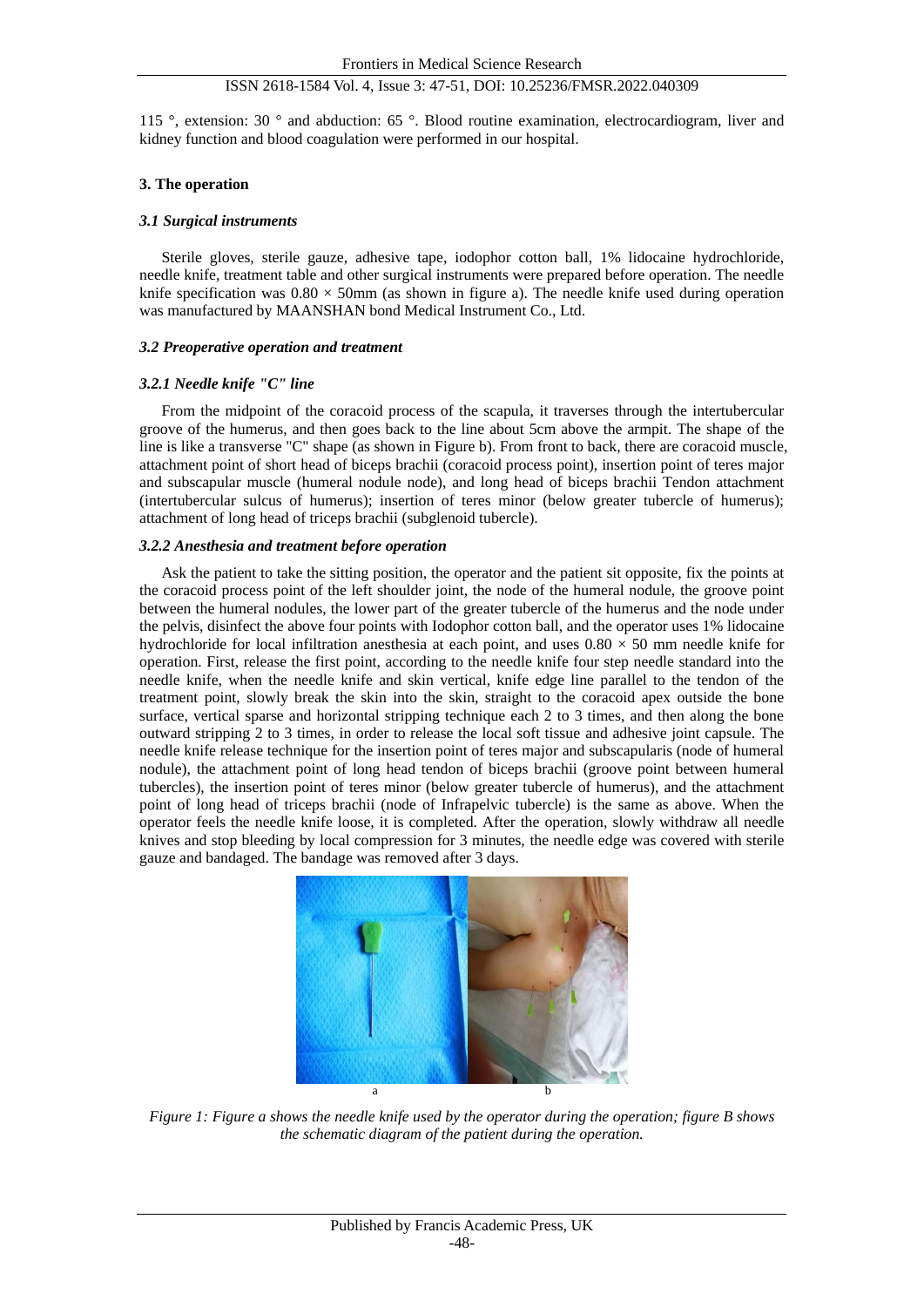#### *3.3 Postoperative functional exercise*

After the operation, the patient was instructed to fix the shoulder joint for 7 days. After 7 days, the fixation was removed and the shoulder joint functional exercise was performed, such as "climbing the wall to touch the height, holding hands behind the body, combing the hair on the affected shoulder joint and arm" twice a day, 30 to 50 times a time, and each activity should reach the maximum range of activity as far as possible. The patients were followed up for 6 months.

#### **4. The results**

Five months after the operation, the shoulder pain disappeared and the shoulder joint function returned to normal. The patients could bend forward, extend backward and abduct to normal angle independently. The daily functional activities were not limited. There was no recurrence during the follow-up period.

#### **5. Discussion**

Scapulohumeral periarthritis is a common disease in clinic, which occurs in the middle-aged and elderly people about 50 years old. Women are more than men. It refers to the chronic aseptic inflammation of shoulder joint capsule and surrounding soft tissue. The main clinical manifestations are shoulder joint pain and limited activity [10, 11, 12]. According to its characteristics, scapulohumeral periarthritis can be divided into primary and secondary. There is no specific cause of primary scapulohumeral periarthritis. The causes of secondary scapulohumeral periarthritis include tendinitis, impingement syndrome, injury and so on. At present, the pathogenesis of scapulohumeral periarthritis is not completely clear, and most of them are considered to be related to nerve factors, psychoendocrine and inflammatory fibrosis factors.

At present, there are many physical therapy methods for scapulohumeral periarthritis, such as local pain point closure treatment, surgical treatment, acupuncture treatment, etc. the above treatment methods have certain curative effect on relieving shoulder pain symptoms, but there is no obvious improvement on the situation of shoulder kinetic energy dysfunction, and it can not effectively relieve the adhesion, scar and contracture of soft tissue around the shoulder joint, such as acupuncture treatment Although the pain of the shoulder has some relief, but the function of the shoulder can not be improved, such as surgical treatment, although it can improve the range of motion of the shoulder joint, but the secondary adhesion caused by surgical scar will also cause many complications, which will often cause great economic and psychological burden to patients.

The advantages of "C" needle knife in the treatment of scapulohumeral periarthritis: needle knife has the advantages of simple operation, low cost, high safety, quick effect and wide application, The treatment method of acupotomology is to combine traditional Chinese medicine with modern medicine. On the one hand, Acupotomology can play the role of "needle", which can promote qi and relieve pain, relax tendons and dredge collaterals; on the other hand, Acupotomology can also play the role of "knife", which can release the adhesion caused by aseptic inflammation of shoulder joint and relieve its compression on nerves and blood vessels [13], which is more effective than traditional methods The results are better and more conducive to the recovery of local blood circulation, nerve function and shoulder joint function [14,15].

The patient's shoulder joint symptoms and function were not significantly improved after self massage treatment before treatment in our hospital, but the shoulder joint symptoms and function were significantly improved after "C" needle knife release treatment. Needle knife medical research found that scapulohumeral periarthritis is a typical self compensatory disease. After a local lesion is injured by abnormal mechanics, in order to protect and repair the injured lesion, the human body will form local pathological changes such as adhesion, scar and contracture. Moreover, due to the protection mechanism of the human body itself, the functional activities of the shoulder joint will be limited. Needle knife tenderness point treatment only selects 2 or 3 tenderness points of the shoulder joint for release treatment, which can not destroy the pathological structure of the whole network around the shoulder joint, so the treatment effect is greatly reduced. However, the "C" shaped needle knife whole release can be achieved through the adhesion of soft tissue at several anatomical parts of shoulder joint Scar and contracture can be effectively released to destroy the three-dimensional network pathological framework around the shoulder joint, which creates conditions for the human body to repair the balance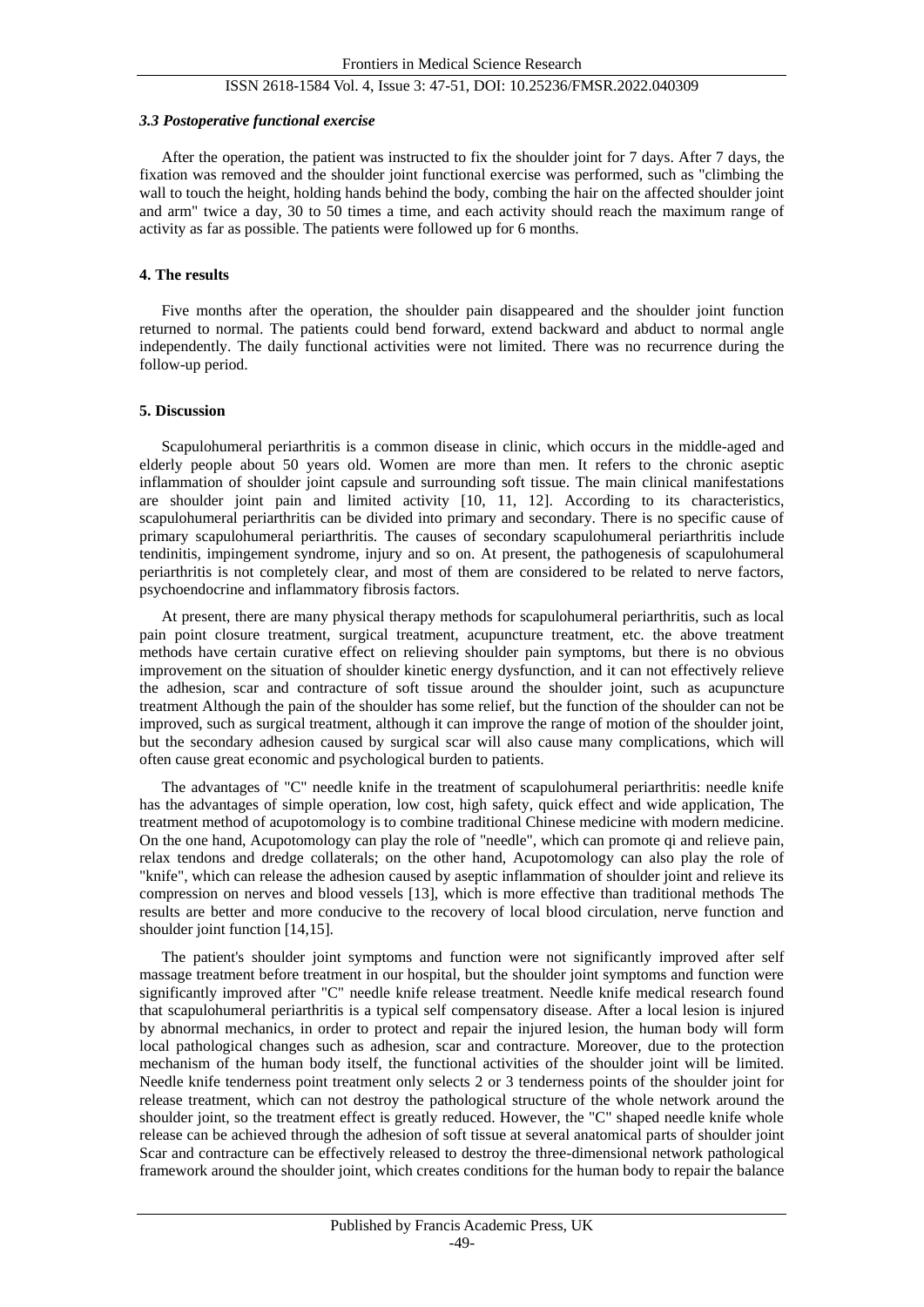of the normal anatomical system of the shoulder, and ultimately achieve the purpose of curing the disease, thus solving the problem of high effective rate and low cure rate of traditional needle knife treatment.

Although the advantages of "C" needle knife release surgery in the treatment of scapulohumeral periarthritis are very obvious, it also has its shortcomings. It is pointed out that first of all, the requirements for the operator are very high, and sufficient understanding of the anatomy can avoid damaging the blood vessels and nerves at the operation site. Secondly, there are few reports on this medical record, and its application effect still needs further research and discussion.

## **Acknowledgement**

This paper is supported by Key R & D project of Shaanxi Provincial Department of science and Technology(2021SF419); Key R & D plan of social development science and technology of Xianyang science and Technology Bureau(2020k02-109); The discipline construction innovation team project of Shaanxi University of traditional Chinese medicine(2019YL-02)and the national TCM clinical characteristic technology inheritance talent training project(2019171).

#### **References**

*[1] Zhang Tianmin, Zhang Qiang. Clinical and theoretical research progress of acupotomy in the treatment of scapulohumeral periarthritis [J]. Hubei Journal of traditional Chinese medicine, 2016,38 (09): 77-79*

*[2] Shuai Bo, sun min, Shen Lin, et al. Clinical application of "tongbiti" in the treatment of scapulohumeral periarthritis by small needle knife release combined with Massage [J]. Chinese Journal of orthopedics and traumatology of traditional Chinese medicine, 2018, 26 (04): 57-58 + 61*

*[3] Zhou Yongzhong, Hu Bing, Yuan Zhiqiang, et al. Treatment of severe scapulohumeral periarthritis with needle knife stress position percutaneous dynamic release [J]. China orthopedics, 2018, 31 (05): 452-457*

*[4] Yin Jing, Yu Lingling, Chen Ke, et al. Short term efficacy of ultrasound-guided needle knife combined with warm acupuncture in the treatment of adhesive shoulder arthritis [J]. Chinese Journal of pain medicine, 2020,26 (07): 540-544*

*[5] Fan Manqi, Sun Jian, Xu nenggui, et al. Clinical thinking and mechanism of floating needle therapy for scapulohumeral periarthritis [J / OL]. World traditional Chinese medicine: 1-5 [2021-03-08 11:44]*

*[6] Ge zhanzhou. Acupotomy combined with Huashan Orthopedic manipulation in the treatment of scapulohumeral periarthritis 81 cases [J]. Practical clinical bed of integrated traditional Chinese and Western medicine, 2017, 17 (11): 21-23 DOI:10.13638/j.issn.1671-4040.2017.11.012.*

*[7] Zhang Junjie, Tian He, Zhang xiajie, et al. Effect of Wutou Tongluo decoction combined with Tian's needle knife release on shoulder joint function, SP and 5-HT in patients with scapulohumeral periarthritis [J]. Asia Pacific traditional medicine, 2020, 16 (08): 124-126.*

*[8] Kuang Ying Yan, Feng Qiu Juan, Luo Ting, et al. Clinical study on the treatment of scapulohumeral periarthritis at pain stage by pricking and cupping combined with acupuncture [J]. Chinese Journal of emergency medicine, 2019, 28 (12): 2152-2155.*

*[9] Hua haochang, Ge Wenwen, you Fuzhong. Treatment of 55 cases of scapulohumeral periarthritis with qi stagnation and blood stasis syndrome by pain point massage combined with joint loosening manipulation [J]. Chinese Journal of orthopedics and traumatology of traditional Chinese medicine, 2020, 28 (02): 66-68 + 71.*

*[10] Yang Yong, Liu Yijun, Tan Fangfang, Wang Quanliang, Wang Leisheng, Sun Fei, Zhou Youlong. Randomized controlled trial of treating scapulohumeral periarthritis by stages [J]. World Journal of integrated traditional Chinese and Western medicine, 2020, 15 (10): 1885-1889 DOI: 10.13935/ j. cnki. sjzx.201026.*

*[11] Yang Wenguang, Zhao hang, song Fengjun. Clinical observation on 30 cases of periarthritis of shoulder in adhesive stage treated by traditional massage combined with lever pulling method [J]. Journal of Zhejiang University of traditional Chinese medicine, 2019, 43 (12): 1385-1388 + 1394 DOI:10.16466/j.issn1005-5509.2019.12.018.*

*[12] Liu Yu, Zhong Chengjun, Chang Liang. Clinical research progress of treating scapulohumeral periarthritis with floating needle [J]. Journal of Liaoning University of traditional Chinese medicine, 2020, 22 (01): 22-25 DOI:10.13194/j.issn.1673-842x.2020.01.007.*